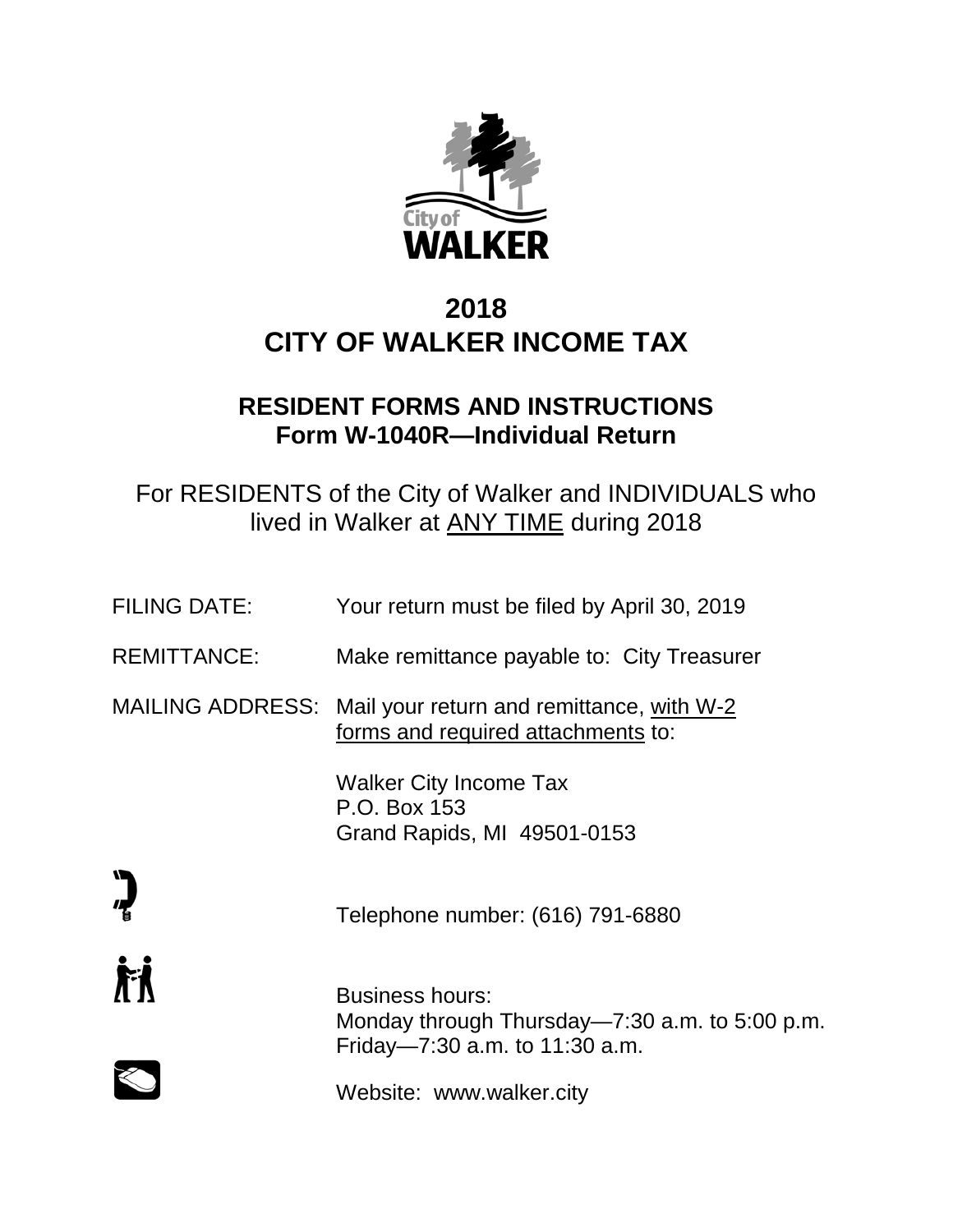# **GENERAL INFORMATION**

#### **NEW FOR 2018**

The Tax Cuts and Jobs Act enacted at the federal level has resulted in changes to the calculation of Walker income tax as follows:

- The moving expense deduction has been suspended, except for certain Armed Forces members. See the federal instructions to see if you qualify for the deduction.
- The alimony deduction has been eliminated for payments required under divorce or separation instruments executed after December 31, 2018.

These forms and instructions were prepared prior to the issuance of final 2018 federal forms and schedules. They include references to federal forms and schedules that were still in draft form at the time of publication. Please contact the Walker Income Tax Department at (616) 791-6880 if you have any questions regarding what federal forms need to be attached.

#### **WHO MUST FILE A RETURN**

Every resident or part-year resident of Walker who had taxable income in 2018 of \$600 or more must file a return by April 30, 2019. See Taxable Income paragraph below. Married persons may file either a joint return or separate returns.

If you do not meet the requirements for filing a return but Walker tax was withheld or estimated tax was paid, you must file to receive a refund. **WHO MUST USE THIS FORM**

**Full-year resident -** If you were a resident of Walker during all of 2018 and had taxable income, you must use this form (W-1040R). All taxable income while a resident of Walker must be reported on this form, regardless of the source of the income. (See Taxable Income paragraph)

**Part-year resident who worked in Walker as both a resident and a nonresident -** In addition to filing a resident form, individuals who had income subject to the Walker tax both as a resident and as a nonresident must fill out and attach a Schedule L. Schedule L is available at www.walker.city and is necessary to compute the tax on those items of income that are taxed differently to residents and nonresidents. Do not use Schedule L unless you had income subject to the Walker tax both as a resident and as a nonresident.

Indicate to the left of the dollar amount entered on line 7 that such amount has been transferred from Schedule L. Do not fill in lines 1 through 6 on the front of the form.

**Part-year resident who did not work in Walker as a nonresident -** Do not use Schedule L if you were a part-year resident of Walker and did not work in Walker during the part of the year that you lived outside of Walker. Report on this form only your taxable income while a resident, regardless of the source of the income. Show the period you were a resident and your former address in the spaces provided.

#### **EXTENSION OF TIME TO FILE**

The due date of this return may be extended for a period not to exceed six months. **When a city extension is granted, tentative tax must be paid by April 30, 2019.** Applications for extensions are available online at http://www.walker.city/income\_tax\_forms.php#

# **Applying for a Federal extension does not satisfy the requirement to file a Walker extension.**

#### **TAXABLE INCOME**

Walker residents are required to report the same kinds of taxable income on their city return as they report on their federal return, **with the following exceptions:**

- Gifts, inheritances and bequests are not taxable income.
- Pensions (including disability pensions), social security, annuities, IRA distributions after age 59 ½, and rollover of amounts from IRA's to ROTH IRA's are not taxable income. See the Income Tax FAQ section on our website for more information regarding which pension codes from Box 7 of form 1099-R are exempt and which are taxable.
- Proceeds of insurance (except that payments from a health and accident policy paid for by your employer are taxable to the same extent as provided by the Internal Revenue Code).
- Unemployment compensation and supplemental unemployment benefits are not taxable income.
- Interest from obligations of the United States, the states, or subordinate units of government of the states, and gains or losses on the sales of obligations of the United States are not taxable income.
- Military pay of members of the National Guard and the Armed Forces of the United States including Reserve pay is not taxable income. Attach a copy of your military W-2.
- Michigan State Lottery prizes won before January 1, 1988 are not taxable income. Michigan State Lottery prizes won after December 31, 1987 are taxable income.

### **DECLARATION OF ESTIMATED TAX**

If you expect that your Walker income in 2019 not subject to withholding will be more than \$10,000 after deductions (\$100 in tax), you must file a Declaration of Estimated Tax (form W-1040ES) for 2019 by April 30, 2019 and pay at least one-fourth (1/4) of the estimated 2019 tax with your Declaration. The three remaining payments are due at the end of June, September and January.

**Failure to file a Declaration of Estimated Tax and make the required payments will result in the assessment of penalty and interest for the late payment of tax.** To avoid penalty and interest charges, you must pay in through withholdings and/or quarterly estimated payments at least 70% of your current year or prior year liability, whichever is lower.

If at any time during the year your income increases to such a level that one hundred dollars tax or more will be due at the end of the year, a Declaration of Estimated Tax must be filed.

**The Declaration of Estimated Tax Forms W-1040ES (quarterly estimated vouchers for 2019) are included in this booklet.**

## **LINE BY LINE INSTRUCTIONS SCHEDULE 1—EXEMPTIONS**

Lines 1-3

All individuals filing a Walker income tax return are allowed one personal exemption even if they are eligible to be claimed as a dependent on another filer's return. On a joint return both individuals are allowed one personal exemption.

If you are taking an exemption for your spouse, you must enter their social security number and they must sign the return even if they do not have any Walker income.

Individuals who are 65 years of age or older may claim one additional personal exemption. On a joint return either one or both individuals if they qualify may claim one additional exemption for being 65 years of age or older.

Individuals who are legally blind may also claim an additional personal exemption. On a joint return either one or both individuals if they qualify may claim an additional exemption.

### **SCHEDULE 2—WAGE DETAIL**

Columns A and B

All wages, salaries, sick pay, tips, bonuses, etc. earned by a resident of Walker while a resident of Walker are taxable regardless of where earned and must be included on Schedule 2.

Enter Walker income tax withheld by your employer in Column A as shown on your 2018 W-2 statements. The locality name on your W-2(s) must be Walker for you to receive credit for Walker income tax withholding. **The City of Walker copy of your W-2(s) must be submitted with your return.**

#### Enter total wages from box one of your W-2(s) in Column B. **SCHEDULE 3—PAYMENTS**

# Line 1—Tax withheld by your employer

Enter the amount of Walker tax withheld from Schedule 2, Column A, line 1a.

Line 2—Estimated payments, credit from a prior year, extension payments If you made quarterly estimated payment(s), applied an overpayment

from your 2017 Walker return to 2018 or made a payment with an extension, enter the total of all payments on line 2.

In addition, enter any Walker income tax paid on your behalf by a partnership of which you are a partner on line 2. Please indicate to the right of the amount that the payment was made by a partnership. Line 3—Credit for tax paid to another city.

If you are a Walker resident subject to city income tax in another city, you may claim a credit against Walker income tax for the net amount paid to the other city. This credit may not exceed the tax that a nonresident of Walker would pay on the same income earned in Walker. Complete Worksheet 1 on page 2 of the form to determine the amount of credit to enter on line 3.

### **You must attach a copy of the 2018 city income tax return(s) that you filed with the other city(ies).**

# **SCHEDULE 4—OTHER INCOME/LOSS**

*The federal rules concerning passive losses are applicable to losses deducted on this return.*

Line 1—Interest income

Enter interest from your federal return on line 1a. Enter interest from obligations of the United States Government on line 1b. Subtract line 1b. from line 1a. and enter the result on line 1c.

Line 2—Dividend income

Enter dividends from your federal return on line 2a. Enter dividends from obligations of the United States on line 2b. Subtract line 2b. from line 2a. and enter the result on line 2c.

Line 3—Income/loss from business (for filers of Federal Schedule C)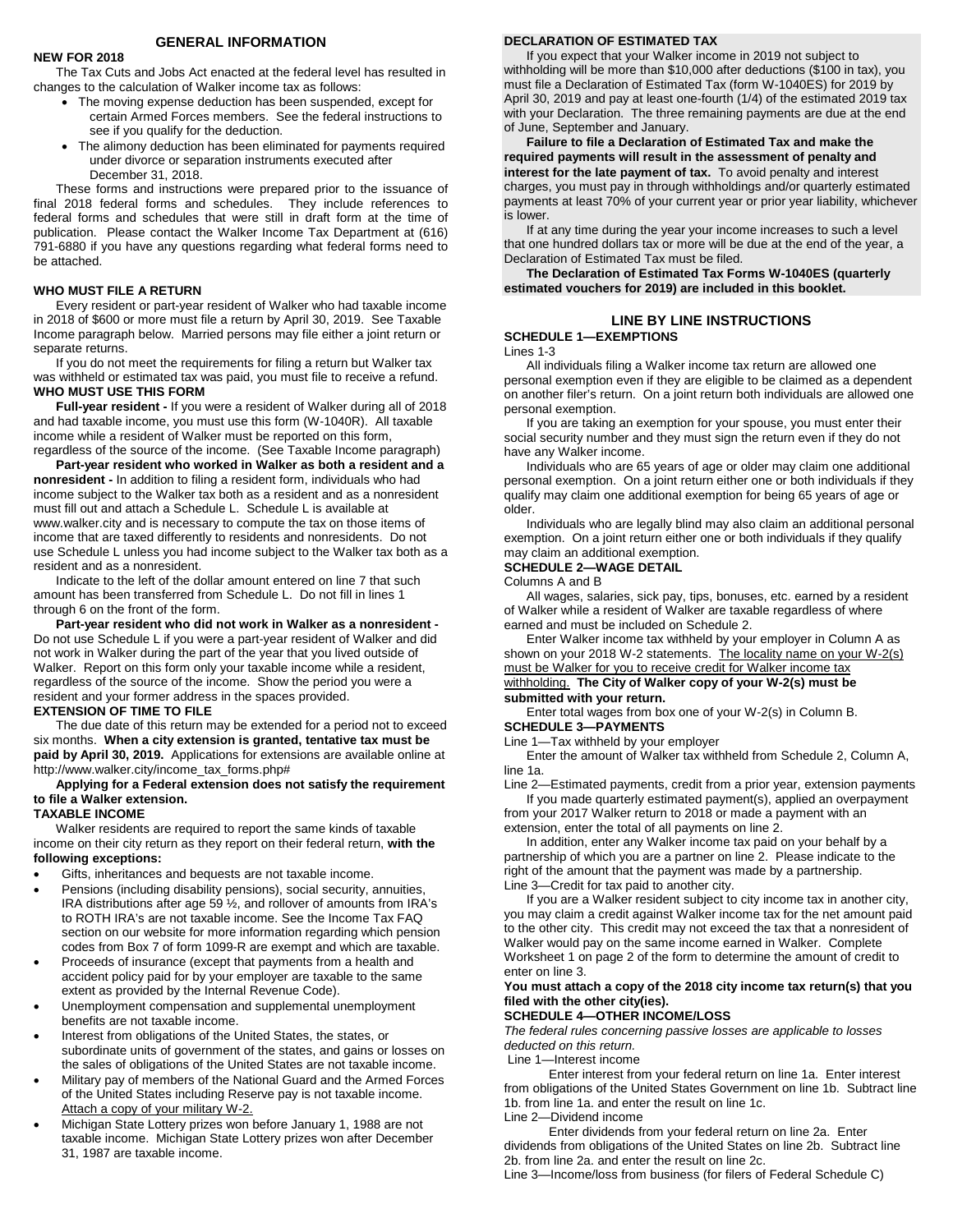# CITY OF WALKER RESIDENT INDIVIDUAL INCOME TAX RETURN

Complete

social security If joint, spouse's first name & initial Last name

**W-1040R** Due April 30, 2019 **2018**

Please print. Your first name & initial **Name Community Community** Last name Your Social Security Number--REQUIRED

| numbers                                                                                                                                                                                                                                                                                                                                                                                                                   |                                                                                                                                   |                 |                                           |      |                                    |             |                                                                                                                                              |                           |                    |            | Spouse's Social Security Number    |            |                             |              |                  |                  |
|---------------------------------------------------------------------------------------------------------------------------------------------------------------------------------------------------------------------------------------------------------------------------------------------------------------------------------------------------------------------------------------------------------------------------|-----------------------------------------------------------------------------------------------------------------------------------|-----------------|-------------------------------------------|------|------------------------------------|-------------|----------------------------------------------------------------------------------------------------------------------------------------------|---------------------------|--------------------|------------|------------------------------------|------------|-----------------------------|--------------|------------------|------------------|
| are required.                                                                                                                                                                                                                                                                                                                                                                                                             | Home address (Number and street or rural route)                                                                                   |                 |                                           |      |                                    |             |                                                                                                                                              |                           |                    |            |                                    |            |                             |              |                  |                  |
| <b>SEE</b>                                                                                                                                                                                                                                                                                                                                                                                                                | City, town or post office                                                                                                         |                 |                                           |      | <b>State</b>                       |             | Zip code                                                                                                                                     |                           | Day phone          |            |                                    |            | Evening phone               |              |                  |                  |
| <b>INSTRUCTIONS</b>                                                                                                                                                                                                                                                                                                                                                                                                       |                                                                                                                                   |                 |                                           |      |                                    |             | Taxpayer only                                                                                                                                |                           |                    |            |                                    |            |                             |              |                  |                  |
| Former Address:                                                                                                                                                                                                                                                                                                                                                                                                           | Part Year Resident from _____/_____/_____ to _____/____                                                                           |                 |                                           |      |                                    | <b>Both</b> | Spouse only                                                                                                                                  |                           | a separate return? |            | If married, is spouse filing       |            | <b>TYes</b>                 |              | <b>No</b>        |                  |
| Schedule 1                                                                                                                                                                                                                                                                                                                                                                                                                | <b>Exemption Amount</b>                                                                                                           |                 |                                           |      |                                    |             |                                                                                                                                              |                           |                    |            |                                    |            |                             |              | 1.               |                  |
| Check boxes that apply:                                                                                                                                                                                                                                                                                                                                                                                                   | Yourself                                                                                                                          | Regular         | 65 or over                                |      | <b>Blind</b>                       | 1.<br>2.    | Number of boxes checked<br>Number of dependent children and/or other dependents                                                              |                           |                    |            |                                    |            |                             |              | 2.               |                  |
|                                                                                                                                                                                                                                                                                                                                                                                                                           |                                                                                                                                   |                 |                                           |      |                                    |             | which you listed on your federal return                                                                                                      |                           |                    |            |                                    |            |                             |              |                  |                  |
| **If this box is checked, you must enter spouse's social                                                                                                                                                                                                                                                                                                                                                                  | Spouse                                                                                                                            |                 |                                           |      |                                    | 3.          | Total number of exemptions--add lines 1 and 2<br>Multiply number of exemptions in line 3 by \$600                                            |                           |                    |            |                                    |            |                             |              | 3.               |                  |
| Schedule 2                                                                                                                                                                                                                                                                                                                                                                                                                | security number above and spouse must sign return<br><b>Wage Detail</b>                                                           |                 | ATTACH WALKER COPY OF FORM(S) W-2         |      |                                    |             | and enter on line 5 of return summary below.                                                                                                 |                           |                    | Column A   |                                    |            |                             | Column B     |                  |                  |
|                                                                                                                                                                                                                                                                                                                                                                                                                           |                                                                                                                                   |                 |                                           |      |                                    |             |                                                                                                                                              |                           |                    | Walker tax |                                    |            |                             |              | Total wages from |                  |
| Employer's name                                                                                                                                                                                                                                                                                                                                                                                                           |                                                                                                                                   |                 | Street address of actual work location(s) |      |                                    |             |                                                                                                                                              |                           |                    | withheld   |                                    |            |                             | Box 1 of W-2 |                  |                  |
|                                                                                                                                                                                                                                                                                                                                                                                                                           |                                                                                                                                   |                 |                                           |      |                                    |             |                                                                                                                                              |                           |                    |            | .00<br>.00                         |            |                             |              |                  | .00<br>.00       |
|                                                                                                                                                                                                                                                                                                                                                                                                                           |                                                                                                                                   |                 |                                           |      |                                    |             |                                                                                                                                              |                           |                    |            | .00                                |            |                             |              |                  | .00              |
|                                                                                                                                                                                                                                                                                                                                                                                                                           |                                                                                                                                   |                 |                                           |      |                                    |             | Totals 1a.                                                                                                                                   |                           |                    |            | .00                                | $.00$ 1b.  |                             |              |                  | .00<br>.00       |
| <b>Schedule 3</b>                                                                                                                                                                                                                                                                                                                                                                                                         | <b>Payments</b>                                                                                                                   |                 |                                           |      |                                    |             |                                                                                                                                              |                           |                    |            |                                    |            |                             |              |                  |                  |
| 1.                                                                                                                                                                                                                                                                                                                                                                                                                        | Tax withheld by your employer from line 1a. of Schedule 2                                                                         |                 |                                           |      |                                    |             |                                                                                                                                              | 1.                        |                    |            | .00.                               |            |                             |              |                  |                  |
| 2.                                                                                                                                                                                                                                                                                                                                                                                                                        | 2018 estimated payments, credit from 2017 W-1040R, payment with extension                                                         |                 |                                           |      |                                    |             |                                                                                                                                              | $\overline{2}$ .<br>3.    |                    |            | .00.                               |            |                             |              |                  |                  |
| 3.<br>4.                                                                                                                                                                                                                                                                                                                                                                                                                  | Credit for tax paid to another city--from Page 2, Worksheet 1<br>Total payments--enter here and on line 8 of return summary below |                 |                                           |      |                                    |             |                                                                                                                                              | 4.                        |                    |            | .00<br>.00                         |            | Attach copy of other return |              |                  |                  |
|                                                                                                                                                                                                                                                                                                                                                                                                                           | 1. Total wages, salaries and tips from Schedule 2, line 1b.                                                                       |                 |                                           |      |                                    |             |                                                                                                                                              |                           |                    |            | Attach your W-2 form(s)            | 1.         |                             |              |                  | .00              |
| Return                                                                                                                                                                                                                                                                                                                                                                                                                    | 2. Other income/loss from Page 2, Schedule 4, line 11                                                                             |                 |                                           |      |                                    |             |                                                                                                                                              |                           |                    |            |                                    | 2.         |                             |              |                  | .00              |
| <b>Summary</b>                                                                                                                                                                                                                                                                                                                                                                                                            | 3. Deductions from Page 2, Schedule 5, Line 5 (Enter as negative amount)                                                          |                 |                                           |      |                                    |             |                                                                                                                                              |                           |                    |            |                                    | 3.         |                             |              |                  | .00              |
|                                                                                                                                                                                                                                                                                                                                                                                                                           | 4. Combine lines 1, 2 and 3. This is your total Walker income                                                                     |                 |                                           |      |                                    |             |                                                                                                                                              |                           |                    |            |                                    | 4.         |                             |              |                  | .00 <sub>1</sub> |
| <b>Exemptions</b>                                                                                                                                                                                                                                                                                                                                                                                                         | 5. Multiply number of exemptions from Schedule 1, line 3 by \$600 and enter here                                                  |                 |                                           |      |                                    |             |                                                                                                                                              |                           |                    |            |                                    | 5.         |                             |              |                  | .00              |
| <b>Taxable Income</b>                                                                                                                                                                                                                                                                                                                                                                                                     | 6. Subtract line 5 from line 4. This is your taxable income                                                                       |                 |                                           |      |                                    |             |                                                                                                                                              |                           |                    |            |                                    | 6.         |                             |              |                  | .00              |
| Tax                                                                                                                                                                                                                                                                                                                                                                                                                       | 7. Multiply line 6 by one percent (.01) This is your Walker tax                                                                   |                 |                                           |      |                                    |             |                                                                                                                                              |                           |                    |            | $Tax \gg$                          | 7.         |                             |              |                  | .00              |
| <b>Payments</b>                                                                                                                                                                                                                                                                                                                                                                                                           | 8. Total of Walker payments from Schedule 3, line 4                                                                               |                 |                                           |      |                                    |             |                                                                                                                                              |                           |                    |            | Payments >>>                       | 8.         |                             |              |                  | .00              |
| Tax                                                                                                                                                                                                                                                                                                                                                                                                                       | 9. If tax (line 7) is larger than payments (line 8) enter amount you owe. MAKE CHECK                                              |                 |                                           |      |                                    |             |                                                                                                                                              |                           |                    |            |                                    |            |                             |              |                  |                  |
| Due                                                                                                                                                                                                                                                                                                                                                                                                                       |                                                                                                                                   |                 |                                           |      |                                    |             | PAYABLE TO WALKER CITY TREASURER OR PAY WITH A DIRECT ELECTRONIC<br>WITHDRAWAL (Mark pay tax due, line 14b, and complete lines 14 c,d,e & f) |                           |                    |            | Pay With<br>Return >>>             | 9.         |                             |              |                  | .00              |
| Overpayment                                                                                                                                                                                                                                                                                                                                                                                                               | 10. If payments (line 8) are larger than tax (line 7) ENTER OVERPAYMENT                                                           |                 |                                           |      |                                    |             |                                                                                                                                              |                           |                    |            | Overpayment >>>                    | 10.        |                             |              |                  | .00              |
| Credit to 2019                                                                                                                                                                                                                                                                                                                                                                                                            | 11. Amount of overpayment to be held and applied to your 2019 estimated tax                                                       |                 |                                           |      |                                    |             |                                                                                                                                              |                           |                    |            | <b>Credit to 2019 &gt;&gt;&gt;</b> |            |                             |              |                  |                  |
| <b>Donation</b>                                                                                                                                                                                                                                                                                                                                                                                                           | 12. Overpayment donated to Education Foundation--See page 2                                                                       |                 |                                           |      |                                    |             |                                                                                                                                              |                           |                    |            | Donation >>>                       | 11.<br>12. |                             |              |                  | .00<br>.00       |
|                                                                                                                                                                                                                                                                                                                                                                                                                           | 13. Amount of overpayment to be refunded (For direct deposit, mark refund box,                                                    |                 |                                           |      |                                    |             |                                                                                                                                              |                           |                    |            |                                    |            |                             |              |                  |                  |
| Refund                                                                                                                                                                                                                                                                                                                                                                                                                    | line 14a, and complete lines 14 c,d,e & f)                                                                                        |                 |                                           |      |                                    |             |                                                                                                                                              |                           |                    |            | Refund >>>                         | 13.        |                             |              |                  | .00              |
| Direct Deposit   14. Direct deposit refund or direct withdrawal payment Mark one:                                                                                                                                                                                                                                                                                                                                         |                                                                                                                                   |                 |                                           |      |                                    |             | 14a                                                                                                                                          | Refund-direct deposit 14b |                    |            |                                    |            | Pay tax due-direct withdraw |              |                  |                  |
| or                                                                                                                                                                                                                                                                                                                                                                                                                        | c. Routing number                                                                                                                 |                 |                                           |      |                                    |             |                                                                                                                                              | e. Type of account:       |                    |            |                                    | Checking   | (Default is date processed) | Savings      |                  |                  |
|                                                                                                                                                                                                                                                                                                                                                                                                                           | d. Account number                                                                                                                 |                 |                                           |      |                                    |             |                                                                                                                                              |                           |                    |            |                                    |            | f. Withdrawal date:         |              |                  |                  |
|                                                                                                                                                                                                                                                                                                                                                                                                                           |                                                                                                                                   |                 |                                           |      |                                    |             |                                                                                                                                              |                           |                    |            |                                    |            |                             |              |                  |                  |
|                                                                                                                                                                                                                                                                                                                                                                                                                           |                                                                                                                                   |                 |                                           |      |                                    |             |                                                                                                                                              |                           |                    |            |                                    |            |                             |              |                  |                  |
|                                                                                                                                                                                                                                                                                                                                                                                                                           |                                                                                                                                   |                 |                                           |      |                                    |             |                                                                                                                                              |                           |                    |            |                                    |            |                             |              |                  |                  |
| <b>Direct Payment</b><br>I have read this return. Under the penalties of perjury, I declare that to the best of my knowledge and belief the return is true, correct and accurately lists all amounts and sources<br>of Walker income I received during the tax year. If prepared by a person other than the taxpayer, his/her declaration is based on all information of which he/she has any knowledge.<br><b>PLEASE</b> | Your signature                                                                                                                    |                 |                                           |      | Spouse's signature if joint return |             |                                                                                                                                              |                           |                    |            | Paid preparer's signature          |            |                             |              |                  |                  |
| <b>SIGN HERE</b>                                                                                                                                                                                                                                                                                                                                                                                                          | Date                                                                                                                              | Your occupation |                                           | Date |                                    |             | Spouse's occupation                                                                                                                          |                           | Address            |            |                                    |            |                             |              |                  |                  |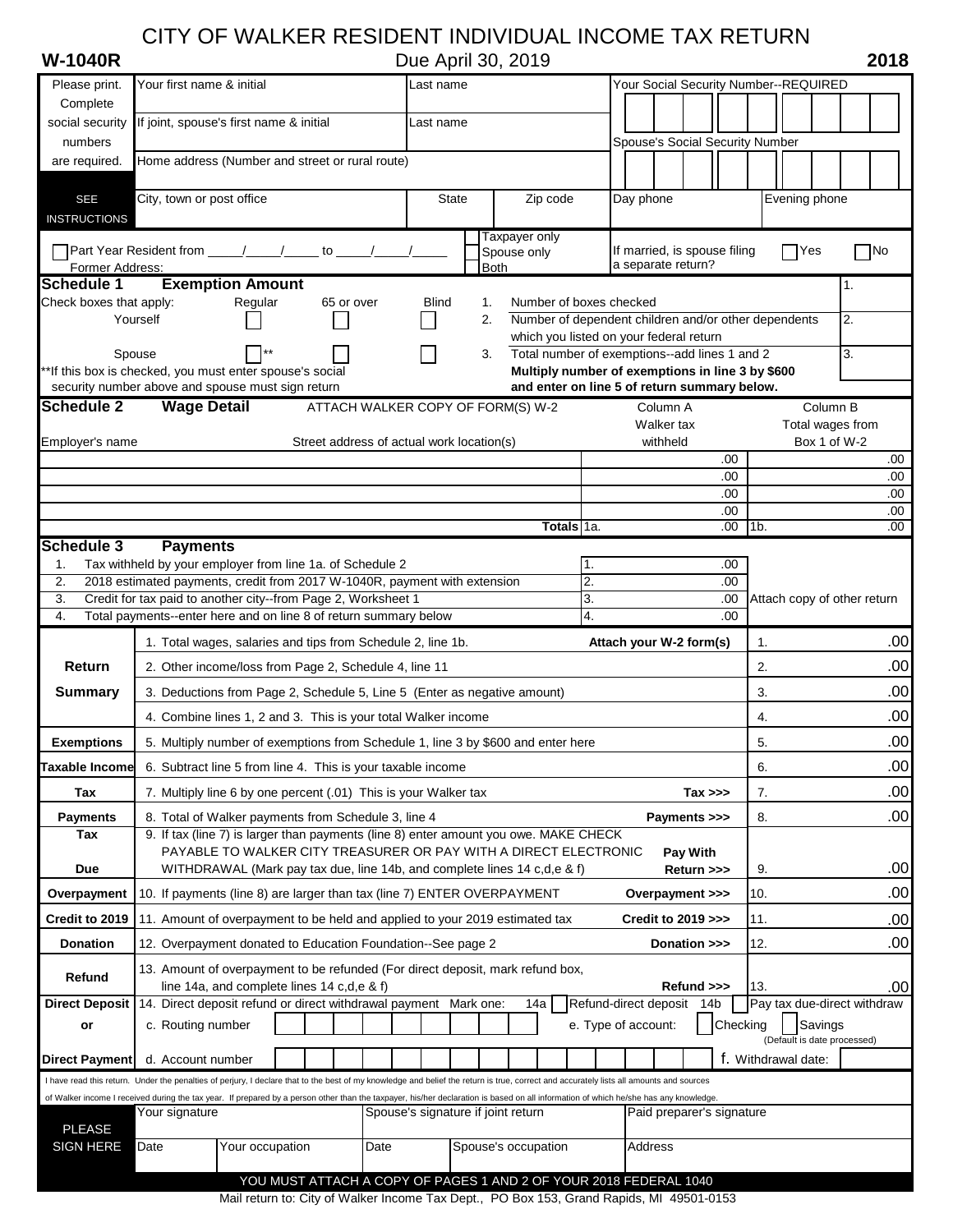**Schedule 4 Other Income/Loss**

**Schedule 5 Deductions**

**(Credit is limited to actual tax liability from other city's return)**

PART YEAR RESIDENTS INCLUDE ONLY INCOME/LOSS ATTRIBUTABLE TO PERIOD OF RESIDENCY

# CITY OF WALKER RESIDENT INDIVIDUAL INCOME TAX RETURN **Page 2 W-1040R 2018**

1. Interest income from Federal return 1a. 1a. 1a. 1a. 1a. 1a. 1a. 1a. 1a. 200 | U.S. interest 1b. 200 | 1c. 200 | 1c. 200 | 1c. 200 | 1c. 200 | 1c. 200 | 1c. 200 | 1c. 200 | 1c. 200 | 1c. 200 | 1c. 200 | 1c. 200 | 1c. 200 2. Dividend income from Federal return 2a. 20 0 U.S. dividends 2b. . .00 2c. . . .00 2c.

3. Income/loss from business--Federal Schedule C 3a. .00 SEP deduction 3b. .00 3c. .00 4. Income/loss from rents/royalties--Federal Schedule E, page 1 4. . .000 and 200 and 200 and 200 and 200 and 200 and 200 and 200 and 200 and 200 and 200 and 200 and 200 and 200 and 200 and 200 and 200 and 200 and 200 and 5. Income/loss from partnerships--Federal Schedule E, page 2 5. .000 \ 5. 6. Income/loss from sale or exchange of property (Capital gains)--Federal Schedule D/Form 8949 6. .000 6. 7. Distributions from Subchapter S corporations--Federal Schedule K-1 7. . .00 8. Income from estates/trusts--Federal Schedule E, page 2 8. .000 and 3 8. .000 and 3 8. .000 and 3 8. .000 and 3 8. .000 and 3 8. .000 and 3 8. .000 and 3 8. .000 and 3 8. .000 and 3 8. .000 and 3 8. .000 and 3 8. .000 an 9. Premature distributions from profit sharing plans, pension plans and/or IRAs 9. . .00 10. Other income (alimony received, gambling winnings, taxable scholarships, etc.) 10. .00 11. Total--combine lines 1c. through 10--enter here and on page 1, line 2 of return summary 11. .00 PART YEAR RESIDENTS ALLOCATE DEDUCTIONS FOR PERIOD OF RESIDENCY 1. IRA deduction--attach Schedule 1 of Federal 1040 (No deduction is allowed for contributions to a ROTH IRA) 1. 2. Employee business expenses--see instructions and attach detailed list 2. . . .00 .00 3. Moving expenses--see instructions and attach Federal 3903 **3.** .000 **3.** .000 **3.** .000 **3.** .000 **3.** .000 **3.** .000 **3.** .000 **3.** .000 **3.** .000 **3.** .000 **3.** .000 **3.** .000 **3.** .000 **3.** .000 **3.** .000 **3.** .000 4. Alimony paid--attach Schedule 1 of Federal 1040 **4.** Alimony paid--attach Schedule 1 of Federal 1040 **4.** . . .000 5. Total--add lines 1 through 4--enter here and on page 1, line 3 of return summary 5. **Worksheet 1 Credit for Tax Paid to Another City** 1. Total income after deductions (before exemptions) from 2018 non-resident city return 1. .000 and 1. .000 and 1. 2. Less: exemption amount from Walker return--page 1, line 5 2. 2. .00 3. Subtract line 2 from line 1 3. .00 4. Rate 4. **.005** 5. Multiply line 4 by line 3--enter here and on page 1, schedule 3, line 3 5. .000  $\,$  5. Part year residents: Include income on line 1 of this worksheet only to the extent that it is taxable by Walker as a resident and taxable by another city that imposes an income tax as a non-resident **Note:** You must complete a separate Worksheet 1 for each city in which you filed a non-resident return **Summary of Required Attachments** All Filers: **If Applicable:** If Applicable: All form W-2's and the set of the set of the set of the set of the set of the set of the set of the set of the set of the set of the set of the set of the set of the set of the set of the set of the set of the set of the Page 1 and 2 of Federal Form 1040 **Federal Form 3903 +** Federal Form 3903 Federal Schedule C Filers Taking a Credit for Tax Paid to Another City:  $\blacklozenge$  Federal Schedule D, Forms 8949, 4797, 6252 ◆ Copy of page one of the other city(ies) return **Federal Schedule E** including Federal Schedule K-1 for all S corporations shown on Schedule E, if any YOU MUST ATTACH A COPY OF PAGE ONE OF THE OTHER CITY'S RETURN

Copies of all forms 1099-R for taxpayers under age 65

# **Contribution to Education Foundation**

You may contribute your overpayment from Page 1, line 10 to one of the Education Foundations listed by checking the appropriate box. If you check a box, the full amount of your overpayment will be sent to the Education Foundation you have chosen. Skip lines 11 and 13. Comstock Park Education Foundation The Grandville Education Foundation Kenowa Hills Education Foundation Do you want to allow another person to discuss this return with the Income Tax Department? Yes--Complete the following: <br> **Third Party Designee**

Designee's Name: Phone No. ( ) and the state of the state of the state of the state of the Phone No.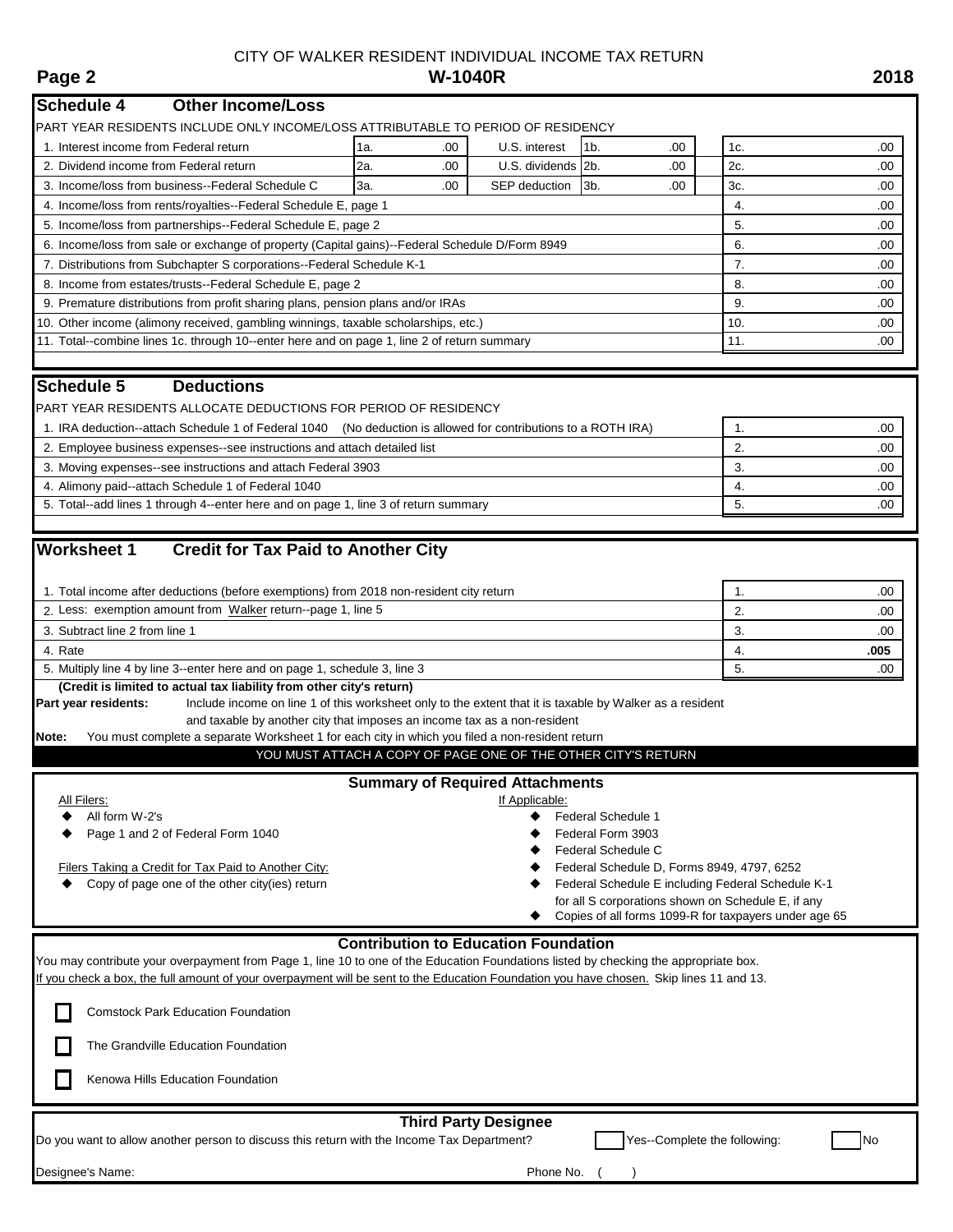# **CITY OF WALKER ESTIMATED INCOME TAX PAYMENT VOUCHER**

Calendar Year - Due April 30, 2019

# **FIRST QUARTER**

**W-1040ES**

# **2019 VOUCHER 1**

| TAXPAYER'S FIRST NAME, INITIAL, LAST NAME                |              |          | TAXPAYER'S SOCIAL SECURITY NUMBER       | <b>CONTACT PHONE NUMBER</b>                                   |
|----------------------------------------------------------|--------------|----------|-----------------------------------------|---------------------------------------------------------------|
|                                                          |              |          |                                         | $\overline{\mathsf{A}}$                                       |
| IF JOINT RETURN, SPOUSE'S FIRST NAME, INITIAL, LAST NAME |              |          | SPOUSE'S SOCIAL SECURITY NUMBER         |                                                               |
| <b>PRESENT HOME ADDRESS (NUMBER AND STREET)</b>          |              |          | AMOUNT OF ESTIMATED TAX YOU ARE PAYINGS | .00                                                           |
| <b>ICITY. TOWN OR POST OFFICE</b>                        | <b>STATE</b> | ZIP CODE |                                         | MAKE CHECK PAYABLE TO: WALKER CITY TREASURER OR COMPLETE BANK |
| ROUTING NUMBER                                           |              |          | ACCOUNT TYPE: CHECKING                  | ACCOUNT INFORMATION FOR DIRECT WITHDRAWAL<br><b>SAVINGS</b>   |
| ACCOUNT NUMBER                                           |              |          |                                         | <b>IEFFECTIVE DATE OF WITHDRAWAL</b>                          |

**MAIL TO: CITY OF WALKER INCOME TAX DEPARTMENT, P.O. BOX 153, GRAND RAPIDS MI 49501-0153**

# **CITY OF WALKER**

**ESTIMATED INCOME TAX PAYMENT VOUCHER**

# **W-1040ES SECOND QUARTER**

Calendar Year - Due July 1, 2019

**2019 VOUCHER 2**

| TAXPAYER'S FIRST NAME, INITIAL, LAST NAME                |              | TAXPAYER'S SOCIAL SECURITY NUMBER | <b>CONTACT PHONE NUMBER</b>                                                                |                                                                                                                   |
|----------------------------------------------------------|--------------|-----------------------------------|--------------------------------------------------------------------------------------------|-------------------------------------------------------------------------------------------------------------------|
|                                                          |              |                                   |                                                                                            | $\overline{A}$                                                                                                    |
| IF JOINT RETURN, SPOUSE'S FIRST NAME, INITIAL, LAST NAME |              |                                   | SPOUSE'S SOCIAL SECURITY NUMBER                                                            |                                                                                                                   |
| PRESENT HOME ADDRESS (NUMBER AND STREET)                 |              |                                   |                                                                                            |                                                                                                                   |
|                                                          |              |                                   | AMOUNT OF ESTIMATED TAX YOU ARE PAYING \$                                                  | .00                                                                                                               |
| CITY, TOWN OR POST OFFICE                                | <b>STATE</b> | ZIP CODE                          |                                                                                            | <b>MAKE CHECK PAYABLE TO: WALKER CITY TREASURER OR COMPLETE BANK</b><br>ACCOUNT INFORMATION FOR DIRECT WITHDRAWAL |
| <b>ROUTING NUMBER</b>                                    |              |                                   | <b>ACCOUNT TYPE:</b><br><b>CHECKING</b>                                                    | <b>SAVINGS</b>                                                                                                    |
| <b>ACCOUNT NUMBER</b>                                    |              |                                   |                                                                                            | <b>IEFFECTIVE DATE OF WITHDRAWAL</b>                                                                              |
|                                                          |              |                                   | MAIL TO. CITY OF WALLED INCOME TAV BERADTMENT, R.O. BOV 459, ORANIB RADIBO ML. 40504.0459. |                                                                                                                   |

**MAIL TO: CITY OF WALKER INCOME TAX DEPARTMENT, P.O. BOX 153, GRAND RAPIDS MI 49501-0153**

# **INSTRUCTIONS FOR ESTIMATED INCOME TAX QUARTERLY PAYMENT VOUCHERS - 2019**

Every resident or non-resident who expects taxable income from which Walker income tax will not be withheld must file estimated income tax quarterly payment vouchers. Quarterly payments are not required if the amount estimated to be due with the 2019 annual return is \$100 or less. Walker income tax withheld by your employer and credit for tax paid to another city that imposes an income tax may be subtracted from your estimated total tax liability to determine if the amount due with the 2019 annual return is \$100 or less. See the applicable resident or non-resident income tax booklet available at www.walker.city/income\_tax\_forms.php# for a list of income subject to tax.

Failure to file and make the required quarterly estimated payments will result in the assessment of penalty and interest for the late payment of tax. To avoid penalty and interest, you must pay in through withholdings, credits and/or quarterly estimated payments at least 70% of your current or prior year tax, whichever is lower.

Due dates and mailing instructions are included on each voucher. Estimated tax may be paid in full with VOUCHER 1 due April 30, 2019 or in four equal installments. You may request an electronic withdrawal from your bank account by completing the bank information at the bottom of the form. If no effective date is listed, the withdrawal will occur on the due date shown on the voucher.

For questions or assistance in calculating quarterly estimated payments, please contact the Walker Income Tax Department at (616) 791-6880.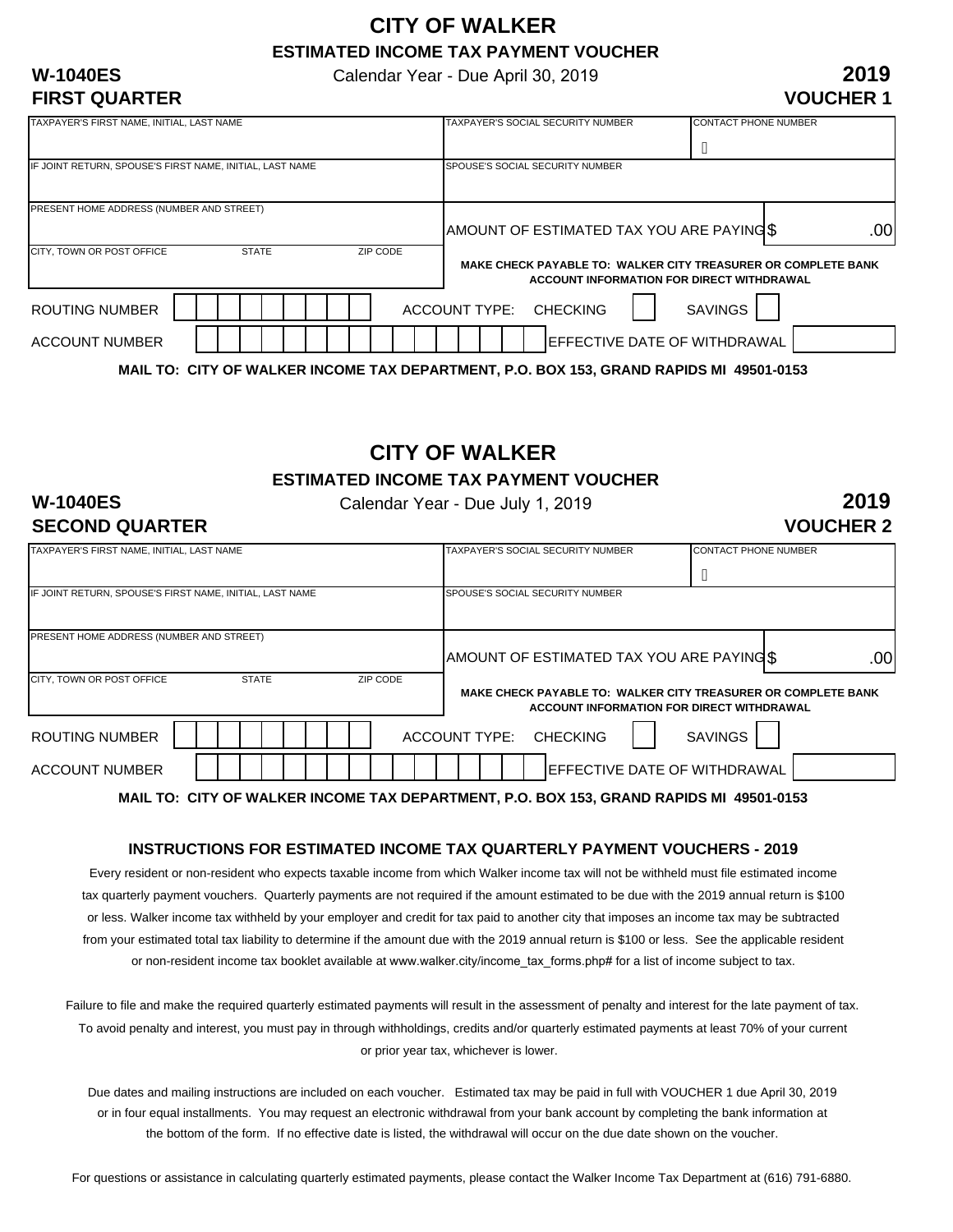# **CITY OF WALKER ESTIMATED INCOME TAX PAYMENT VOUCHER**

**W-1040ES**  $\hat{O}_{\alpha} \rightarrow \hat{A} \rightarrow \hat{A} \rightarrow \hat{B}$ 

# **THIRD QUARTER**

# **2019 VOUCHER 3**

**2019**

**VOUCHER 4**

| VŒYÚŒŸÒÜCÙÁØŒÜVÁÞŒITÒÉÁDÞQVODÉÉŘŠŒÚVÁÞŒITÒ                    |       |                | VŒYÚŒŸÒÜCÙÂJUÔ@EŠÁÙÒÔWÜQYŸÁÞWTÓÒÜ                                                                                 | ÔUÞVŒÔVÁÚPUÞÒÁÞWTÓÒÜ                     |
|---------------------------------------------------------------|-------|----------------|-------------------------------------------------------------------------------------------------------------------|------------------------------------------|
|                                                               |       |                |                                                                                                                   | A                                        |
| @AFFU@LYAÜOVWÜÞÉAÚÚUWÙO`QÚÆ@UÙVÁÞŒET O`EADP@NEŠÉRŠŒLIVÁÞŒET O |       |                | <u>ÙÚU WÙÒCUÂU ÔQUỐÂÙÒÔWÜQY Á EVIT ÓÒÜ</u>                                                                        |                                          |
|                                                               |       |                |                                                                                                                   |                                          |
| ÚÜÒÙÒÞVÁPUT ÒÁDEÖÖÜÒÙÙÁDWT ÓÒÜÁDEÖÄJVÜÒÒVD                    |       |                |                                                                                                                   |                                          |
|                                                               |       |                | OETU VNÞVÁU Ø 4ÖÙVOTOBVÖ Ö ÁVOLÝ Á VU VVÁDELÜ Ö ÁÚO BÝTOLA Á VE                                                   | Ě€€                                      |
| ÔQYŸŘÁVUYÞÁUÜÁÚUÙVÁUØØGÔÒ                                     | ÙVŒVÒ | <b>ZOJŐUÖÓ</b> | MAKE CHECK PAYABLE TO: WALKER CITY TREASURER OR COMPLETE BANK<br><b>ACCOUNT INFORMATION FOR DIRECT WITHDRAWAL</b> |                                          |
| ÜUWQÞÕÁÞWTÓÒÜ                                                 |       |                | ŒÓÔUWÞVÁ/ŸÚÒK ÔPÒÔSODŐÁ                                                                                           | ÙŒKO⊵ÕÙÁ                                 |
| <b>CEÔÔU WE VÁR WTÓÒÜÁ</b>                                    |       |                | Ò ØZÖÔVOXÒ ÄÖ ŒVÒÁU ØÁY OVPÖÜ ŒY CIŠ                                                                              |                                          |
|                                                               |       |                |                                                                                                                   | AV 156. AB 1115. BJ 515. AJU 16561. AJEA |

**MAIL TO: CITY OF WALKER INCOME TAX DEPARTMENT, P.O. BOX 153, GRAND RAPIDS MI 49501-0153**

# **ESTIMATED INCOME TAX PAYMENT VOUCHER CITY OF WALKER**

**W-1040ES**  $\hat{O}_{\hat{\mathcal{A}}}\hat{A}$  as  $\hat{A}' \hat{A}$  and  $\hat{A}$  and  $\hat{A}$  and  $\hat{A}$  and  $\hat{A}$  and  $\hat{A}$  and  $\hat{A}$  and  $\hat{A}$  and  $\hat{A}$  and  $\hat{A}$  and  $\hat{A}$  and  $\hat{A}$  and  $\hat{A}$  and  $\hat{A}$  and  $\hat{A}$  and  $\$ 

# **FOURTH QUARTER**

| VŒYÚŒŸÒÜŴÁØOÜÙVÁÞŒITÒŘÁDÞQVODŘÉŘÍSŒŮVÁÞŒITÒ                    |       |                | VŒYÚŒŸÒÜCÙÂÙUÔŒŒŠÁÙÒÔWÜQYŸÁÞWTÓÒÜ                                                       | ÔUÞVŒÔVÁJPUÞÒÁÞWT ÓÒÜ                            |     |
|----------------------------------------------------------------|-------|----------------|-----------------------------------------------------------------------------------------|--------------------------------------------------|-----|
| @AFFU@LYAÜOVWÜÞBÄÚUWÙO`QUAZQÜÙVAÞQET O`BADD QUZIŠBAGEUVAÞQET O |       |                | ÙÚU WÙÒDLÂU ÔQDIŠAÙÒÔWÜQYŸ ÁÞ WTÓÒÜ                                                     | A                                                |     |
| ÚÜÒÙÒÞVÆUT ÒÁDÖÖÜÒÙÙÁÞWT ÓÒÜÁDÐÖÄJVÜÒÒVD                       |       |                | OETU WÞVÁU Ø Á ÓÙ VOTOBÝ Ó Ó Á VOKKVAT Ö VOKKVAT TO Í A                                 |                                                  | È€€ |
| ÔQYPÁVUY ÞÁUÜÁÚUÙVÁUØØGÔÓ                                      | ÙVŒVÒ | <b>ZOÚÔUÖÒ</b> | MAKE CHECK PAYABLE TO: WALKER CITY TREASURER OR COMPLETE BANK                           | <b>ACCOUNT INFORMATION FOR DIRECT WITHDRAWAL</b> |     |
| ÜUWQQÕÁPWTÓÒÜ                                                  |       |                | ŒÔÔUWÞVÁYÚÒK ÔPÒÔSODŐÁ                                                                  | ÙŒKO⊵ÕÙÁ                                         |     |
| <b>CEÔÔU WE VÁ E WTÓÒÜÁ</b>                                    |       |                |                                                                                         | Ò Ø ZÓ VOXÒ Á Ö O LO Ó Á V Ø V PÖ Ü O LY O LÖ    |     |
|                                                                |       |                | MAIL TO: CITY OF WALKER INCOME TAX DEPARTMENT, P.O. BOX 153, GRAND RAPIDS MI 49501-0153 |                                                  |     |

**CITY OF WALKER**

**RECORD OF QUARTERLY ESTIMATED INCOME TAX PAYMENTS -2019**

S^^] Á{¦Á[ `¦Á^&[¦å• ÁŽÖ[ Á [ oÁÃ]^

| ÖŒUÒÁT DESŠÓÖ | ÔPÒÔSÁÞWTÓÒÜ | OF UWP VÁ JOEOD |
|---------------|--------------|-----------------|
|               |              |                 |
|               |              |                 |
|               |              |                 |
|               |              |                 |
|               |              |                 |

VUVOBŠÁÚOEOÖ Å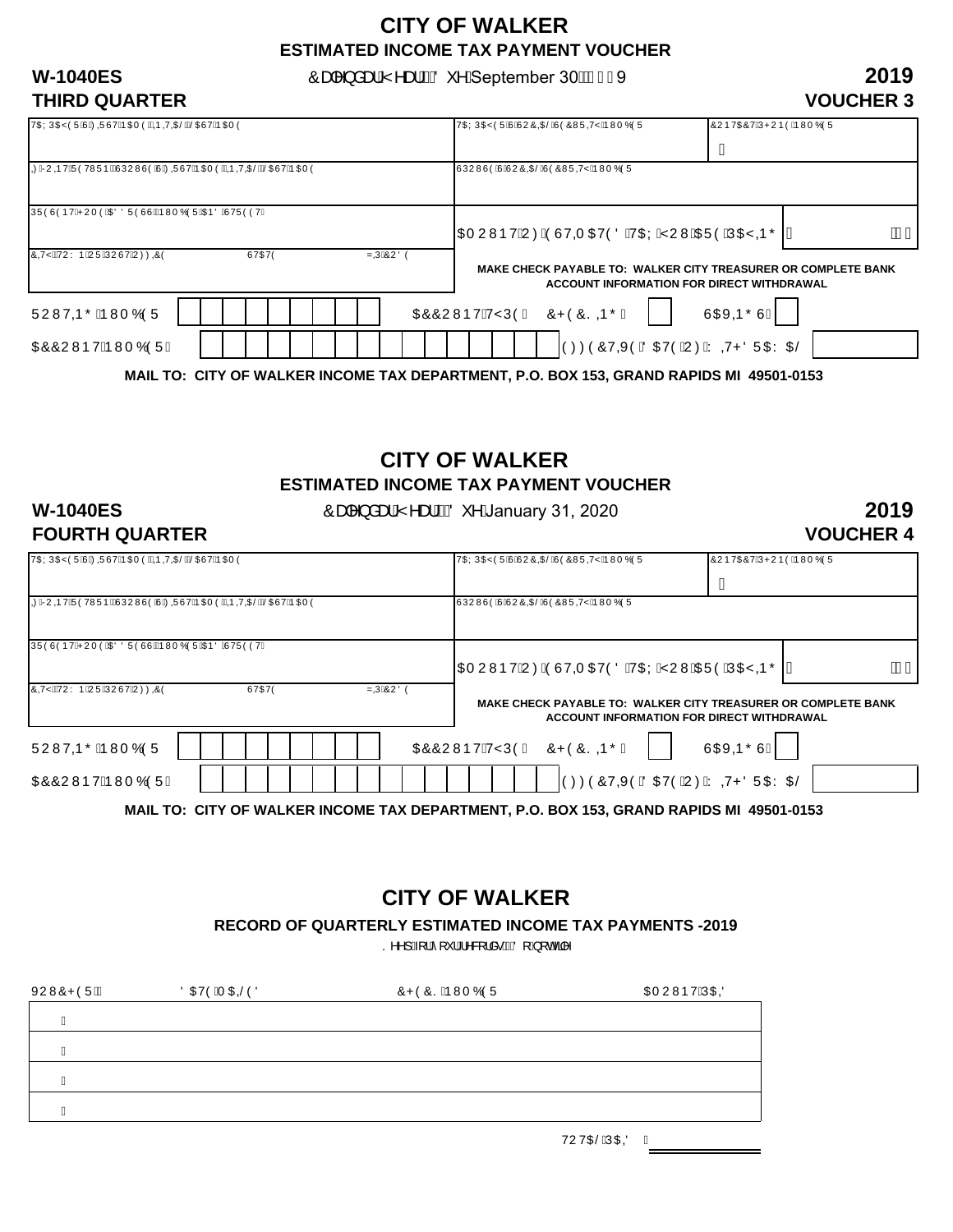Walker residents are taxed on the net profits from their operation of a business or profession regardless of where it is located.

Enter your Schedule C income/loss on line 3a. Enter your SEP deduction, if applicable, on line 3b. Subtract line 3b. from 3a. and enter the result on line 3c. **You must attach a copy of Federal Schedule C**. If you have deducted a SEP contribution on line 3b. **you must attach a copy of Schedule 1 of your Federal Form 1040.**

A net operating loss carryover may be deducted if the loss was incurred after January 1, 1988. Attach a schedule showing the calculation of any net operating loss carryover deducted from line 3c. You may not deduct a carryback loss.

Line 4—Income/loss from rents/royalties (for filers of Federal Schedule E, page one)

Enter all rent and royalty income included on your Federal Schedule E, page one and received while a resident of Walker. **Attach a copy of Federal Schedule E, page one.**

Line 5—Income/loss from partnerships (for filers of Federal Schedule E, page two)

Enter your share of the partnership income/loss on line 5 of Schedule 4 as reported on Federal Schedule E, page two. Your share of qualifying dividends, gains, etc. are treated as belonging to you as an individual and should be reported on the appropriate Federal and Walker schedules.

# **Attach a copy of Federal Schedule E, page two.**

If you are claiming a loss from a partnership located outside of Walker, **a copy of your Federal Schedule K-1 must be attached.** Line 6—Income/loss from sale or exchange of property (for filers of

Federal Schedule D, Form 8949, Form 4797 and/or Form 6252) Enter on line 6 the gain/loss from the sale or exchange of real or

tangible personal property regardless of where located. The Walker Income Tax Ordinance follows the Internal Revenue Code in its treatment of capital gains, with two exceptions:

 Gains on the sales of obligations of the United States are not taxable on this return.

 Gain or loss on property purchased prior to January 1, 1988 must be determined by one of the following methods:

- a) The basis may be the adjusted fair market value of the property on January 1, 1988 (December 31, 1987 closing price for traded securities), or
- b) Divide the number of months the property has been held since January 1, 1988 by the total number of months the property was held, and apply this fraction to the total gain or loss as reported on your federal income tax return.

#### **Attach Federal Schedule D and Form 8949. Also attach Form 4797 and Form 6252 if applicable.**

Line 7—Distributions from Subchapter S corporations.

Enter on line 7 cash or property distributions from S corporations from line 16, code D of Federal Schedule K-1. The Walker City Income Tax Ordinance does not recognize Subchapter S status. Distributions from an S corporation are taxable as if paid by a regular corporation as dividends.

If you are a shareholder in a corporation that has elected to file under Subchapter S of the Internal Revenue Code, you are not required to report any distributed income from Federal Schedule K-1 lines 1 through 11, nor may you deduct your share of any loss or other deductions distributed by the corporation.

### **Attach copies of Federal Schedule K-1 for all S corporations listed on page two of your Federal Schedule E regardless of whether or not the S corporation made distributions.**

Line 8—Income from estates and/or trusts.

Enter on line 8 all income from estates and/or trusts reported on your Federal Schedule E, page two. Income from an estate or trust is taxable to a Walker resident regardless of the location of the estate or trust, or the location of property it may own.

# **Attach a copy of Federal Schedule E, page two.**

Line 9—Distributions from profit sharing plans, premature IRA distributions.

Enter on line 9 all early pension and profit sharing withdrawals and/or distributions subject to the 10% federal penalty. Also report on line 9 premature IRA distributions subject to the 10% federal penalty. Line 10—Other income.

Enter on line 10 all other income reported on your federal return and not specifically exempted by the Walker City Income Tax Ordinance. Examples of the types of income reported on line 10 are gambling winnings, alimony received and miscellaneous income.

# **SCHEDULE 5—DEDUCTIONS**

*Part-year residents must allocate deductions the same way they allocate income. The only deductions allowed by the Income Tax Ordinance are:* Line 1—IRA deduction

The rules governing IRA deductions on this return are the same as under the Internal Revenue Code.

Contributions to ROTH IRA's are not deductible. **Attach Schedule 1 of Federal Form 1040.**

A SEP retirement plan deduction must be entered on line 1b. of Schedule 4.

Line 2—Employee business expenses

The employee business expenses listed below are not subject to the same reductions and limitations required under the Internal Revenue Code. These expenses are, however, allowed only to the extent not paid or reimbursed by your employer and only when incurred in the performance of service for your employer.

The only deductions allowed by the City of Walker Income Tax Ordinance are as follows:

- Expenses of travel, meals and lodging while away from home • Expenses as an outside salesperson who works away from his employer's place of business (does not include
- driver/salesperson whose primary duty is service and delivery). • Expenses of transportation (but not transportation to and from work).
- Expenses reimbursed under an expense account or other arrangement with your employer, if the reimbursement has been included in reported gross earnings.

### **You must attach a detailed list of your employee business expenses.** Line 3—Moving expenses

Moving expenses for certain Armed Forces members only into the City of Walker that qualify under the Internal Revenue Code as a deduction from federal gross income may be deducted on your Walker return. **You must attach a copy of Federal Form 3903 or a list of your moving expenses, including the distance in miles from where you moved.** Line 4—Alimony deduction (**CHILD SUPPORT IS NOT DEDUCTIBLE)**

Enter alimony deducted on your 2018 federal return. **You must attach a copy of Schedule 1 of your Federal Form 1040.**

# **COMPLETING YOUR RETURN**

After completing schedules 1 through 5 as applicable, transfer the results of schedules 1 through 5 to lines 1, 2, 3, 5 and 8 on the front of the form.

Follow the instructions on the front of the form for lines 4, 6 and 7. Line 9—Tax due

If after computing your Walker Income tax and deducting your payments and credits, the balance due is one dollar (\$1.00) or more, it must be entered on Line 9.

Make check or money order payable to CITY TREASURER and mail with this return to: WALKER CITY INCOME TAX DEPARTMENT, P.O. BOX 153, GRAND RAPIDS, MI 49501-0153. For direct electronic withdrawal, mark pay tax due, line 14b, and complete lines 14c, d, e and f. Withdrawal date (line 14f) must be no later than the due date of the return. If no date is entered, the default withdrawal date will be the date processed.

### Line 10—Overpayment

If your total payments and credits on line 8 are more than Walker Tax on line 7, you have overpaid your tax for 2018.

- 1. If you want your overpayment to be HELD and applied to your 2019 estimated tax, enter the overpayment on line 11.
- 2. If you want your overpayment to be DONATED to the Education Foundation of your choice, enter the overpayment on line 12. Select the Education Foundation on page 2.
- 3. If you want your overpayment MAILED to you, enter the overpayment on line 13.
- 4. If you want your overpayment REFUNDED VIA DIRECT DEPOSIT, enter the overpayment on line 13 and complete the routing number, type of account and account number boxes provided in line 14.

### **Refunds or credits of less than one dollar (\$1.00) cannot be made. THIRD PARTY DESIGNEE**

If you want to allow a friend, family member or any other person you choose to discuss your 2018 tax return with the Income Tax Department, give the Department any information missing from your return, receive copies of notices and/or respond to notices about math errors, offsets and return preparation, check the "Yes" box in the designated area. Enter the designee's name and phone number. To designate the preparer who signed your return, enter "Preparer" in the space for designee's name.

# **ASSISTANCE**

If you have questions not answered in these instructions or if you need assistance in preparing your return, call (616) 791-6880.

We would be happy to prepare your Walker Income Tax Return free of charge. Please contact the Walker Income Tax Department at 791-6880 for an appointment.

#### **NOTICE**

These instructions are an interpretation of the Walker City Income Tax Ordinance. If any discrepancy exists between the instructions and the Ordinance, the Ordinance prevails.